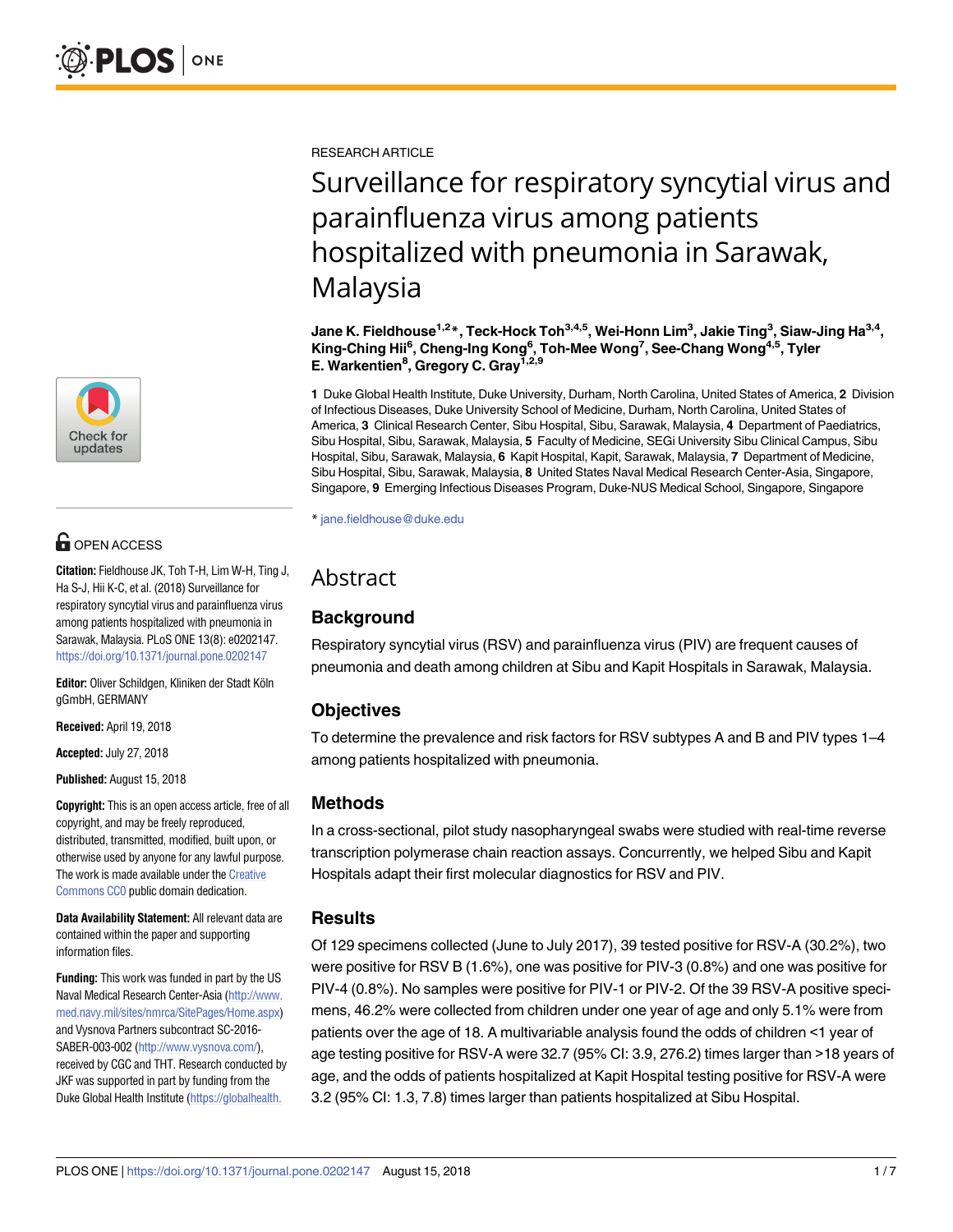<span id="page-1-0"></span>

[duke.edu/](https://globalhealth.duke.edu/)) and by discretionary funds from Dr. Gregory Gray with Duke University's Global Health Institute. The funders had no role in study design, data collection and analysis, decision to publish, or preparation of the manuscript.

**Competing interests:** Vysnova Partners, a contractor of the US government, provided funds for this study. This does not alter our adherence to PLOS ONE policies on sharing data and materials. Author T.W. is a US military service member. This work was prepared as part of their official duties. The views expressed in this article are those of the author(s) and do not necessarily reflect the official policy or position of the Department of the Navy, Department of Defense, or the United States Government. Title 17 U.S.C. §105 provides that 'Copyright protection under this title is not available for any work of the United States Government.' Title 17 U.S.C. §101 defines a US Government work as a work prepared by a military Service Member or employee of the US Government as part of that person's official duties.

#### **Conclusion**

This study found an unusually high prevalence of RSV-A among pneumonia patients admitted to the two hospitals. Subsequently, Sibu Hospital adapted the molecular assays with the goal of providing more directed care for such pneumonia patients.

### **Background**

In 2015, an estimated 2.7 million deaths worldwide (all ages) were attributable to lower respiratory infections [[1](#page-5-0)]. While international surveillance for influenza viruses is routinely conducted for the purposes of developing seasonal vaccines, surveillance for non-influenza respiratory viruses, including respiratory syncytial virus (RSV), and parainfluenza virus (PIV), is less well established [[2\]](#page-5-0). Recent publications have described these gaps in surveillance, recognizing the barrier of timely diagnostic testing and the need for the increased use of multiplexing molecular assays to enhance the sensitivity of respiratory virus detection  $[2, 3]$  $[2, 3]$  $[2, 3]$ .

RSV, a single-stranded negative-sense RNA virus in the genus *Pneumovirus* in the Paramyxoviridae family has two antigenic subgroups, A and B, which can co-circulate but typically differ by season and region [[4\]](#page-5-0). Estimates of the overall mortality among children due to RSV in 2015 range from 36,363 to 118,200 deaths globally [\[5](#page-5-0), [6](#page-5-0)]. RSV has also been found to have a disease burden similar to that of non-pandemic Influenza A within elderly adult populations [\[7](#page-5-0)]. Worldwide, there are currently more than 50 RSV vaccine trials and nearly as many antiviral drug trials for RSV infection being evaluated in various phases of clinical trials [\[2](#page-5-0), [3](#page-5-0), [8–10](#page-5-0)]. Immune prophylaxis with targeted monoclonal antibodies (mAbs) are now available for highrisk infants and children [\[11\]](#page-5-0).

Parainfluenza viruses are single-stranded, negative-sense RNA viruses in the Paramyxoviridae family. There are four primary types of human PIVs, PIV1-4. While PIV-3 infection is most prevalent, all four types of PIVs cause pneumonia, particularly among children and infants. Today there are 14 active vaccine trials for human PIV-3 [[2\]](#page-5-0).

A meta-analysis of the global burden of childhood pneumonia found the greatest proportion of severe pneumonia cases occurred in South East Asia, where 5.44 million out of 14.11 million severe cases worldwide occurred [\[12\]](#page-5-0). Sibu Hospital in Sarawak, Malaysia, has experienced increasing pneumonia admissions in recent years, with 1,611 admissions in 2013, 1,607 admissions in 2014, and 1,903 admissions in 2015. Sibu Hospital is a referral hospital for central Sarawak, with a bed capacity of 730, serving six other smaller district hospitals and a population of more than 725,400 in the central region of Borneo Island. A nearby district hospital, Kapit Hospital, while smaller, also sees a relatively large number of pneumonia admissions (approximately 300) per year considering the small rural population of 130,800 it serves. Kapit is located 120 kilometers south-east of Sibu, currently accessible only by boat. Kapit Hospital is a government hospital with 134 beds that serves as the referral hospital for several smaller towns along the Rajang River [[13](#page-6-0)]. Until this study was conducted, the hospitals essentially have no onsite viral diagnostic capabilities.

#### **Objectives**

In this six-week, cross-sectional pilot study we sought to estimate prevalence and to identify risk factors for RSV and PIV molecular detections among pediatric and adult pneumonia admissions at Sibu and Kapit Hospitals.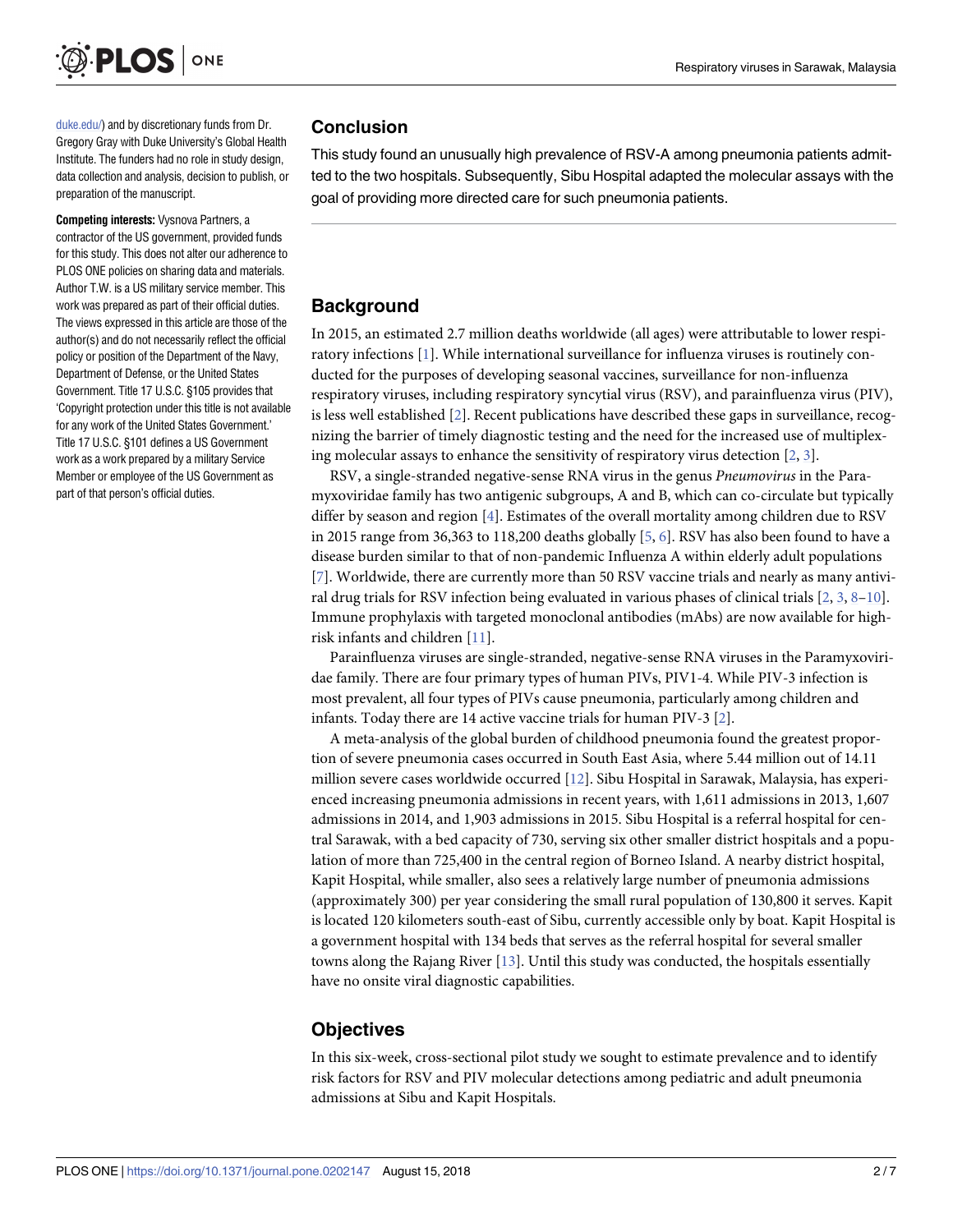#### <span id="page-2-0"></span>**Methods**

This student project was a sub-investigation of an ongoing pneumonia etiology study conducted in in the same hospitals. Inclusion and exclusion enrollment criteria were adapted from two United States, large and comprehensive, community-based pneumonia studies (supporting information S1 [Table\)](#page-4-0). [[14](#page-6-0), [15](#page-6-0)]. All patients of more than 30 days of age admitted to Sibu or Kapit Hospitals were recruited after medical officers (MOs) assessed them for evidence of an acute respiratory tract infection consistent with pneumonia assessed by chest radiography, read by MOs, within 72 hours of hospitalization [\[14\]](#page-6-0).

MOs from both hospitals were trained in enrollment procedures. Due to the dependency upon MOs for enrollment, this study used convenience sampling. Written informed consent was obtained from enrolled adults over 18 years of age and from parents or guardians of children under 7 years of age. Assent was obtained for those children enrolled between 7 and 18 years of age, along with written informed consent from their parents or legal guardians. These procedures were approved by the Medical Research and Ethics Committee, Ministry of Health, Malaysia, the Duke University Health System Institutional Review Board and the Naval Medical Research Center Asia Human Research Protection Program (HRPO # W911QY-16-D-0058).

MOs administered a questionnaire collecting demographic and risk factor data then collected and placed one nasopharyngeal swab into 3 mL of sterile viral transport medium. All specimens were stored at -80˚C until RNA extraction was performed using QIAmp Cador Pathogen Mini Kit (cat. 54106). Extractions (100 μL) were then stored in cryogenic vials in a -80˚C freezer until ready for real-time reverse transcription polymerase chain reaction (rRT-PCR). Primers and probes were identified and validated following a literature review of van de Pol et al. (2007)  $[16]$  $[16]$  $[16]$ . Cycling conditions for the six singleplex assays were identical (supporting information S2 [Table](#page-4-0)). rRT-PCR was conducted on a BioRad CFx96 C1000 Touch Thermal Cycler Real-Time system. Cycle threshold (Ct) value cut-offs were determined based on a literature review: Ct values *<*38 were positive; Ct values 38 to 40 were considered suspect; and Ct values *>*40 were considered negative [\[16–19](#page-6-0)]. A positive control and a no-template control were included in each run.

Questionnaire data and rRT-PCR results were entered into REDCap version 7.0 and data were imported into STATA version 15.0 (StataCorp, College Station, TX). To assess for potential risk factors, an initial bivariate screening was conducted to assess the association between covariates of interest and the outcome of positive viral detection by rRT-PCR. Logistic regression was used to assess the following covariates as possible risk factors: age category, gender, location (hospital), week of enrollment, ethnicity, pre-existing medical conditions, current medications, and history of animal exposure. Pearson's chi-square test was used for categorical variables. Those predictors with a bivariate test statistic  $p$ -value  $\leq 0.1$  were included in a stepwise, backward elimination logistic regression model. Predictors with a *p*-value *<*0.05 were retained in a final model to calculate adjusted odds ratios (OR) and 95% confidence interval (CI).

#### **Results**

From June 15 to July 27, 2017, we enrolled 129 patients who met the eligibility criteria out of a total 567 patients who were hospitalized with pneumonia at Sibu and Kapit Hospitals (supporting information S3 [Table\)](#page-4-0). For the purpose of this analysis, three suspect-positive RSV-A samples, which were run a second time for validation and revealed consistent amplification curves, were considered positive. Thus, 39 samples were positive for RSV-A (30.2%), two were positive for RSV-B (1.6%), one was positive for PIV-3 (0.8%) and one was positive for PIV-4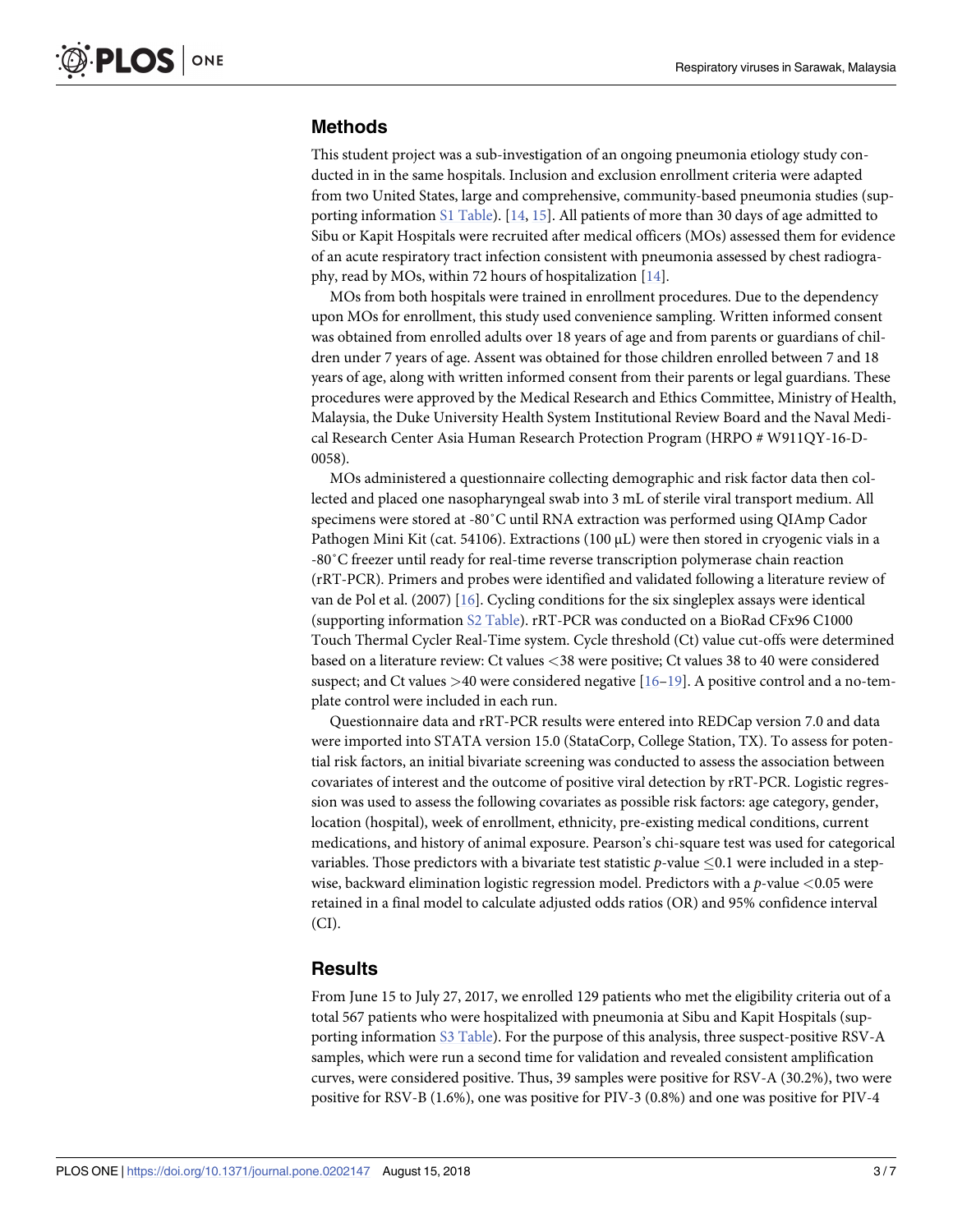| <b>Risk Factor</b>                | <b>Total Number</b> | $RSVA + (\%)$ | $RSVA-(\%)$ | Unadjusted OR (95% CI) | Adjusted OR (95% CI) |
|-----------------------------------|---------------------|---------------|-------------|------------------------|----------------------|
| Hospital                          |                     |               |             |                        |                      |
| Kapit                             | 50                  | 23(46.0)      | 27(54.0)    | 3.4(1.5, 7.3)          | 3.2(1.3, 7.8)        |
| Sibu                              | 79                  | 16(20.3)      | 63 (79.7)   | Ref.                   | Ref.                 |
| Age Category <sup>a</sup> (years) |                     |               |             |                        |                      |
| $\lt l$                           | 32                  | 18(56.2)      | 14(43.8)    | 37.3 (4.5, 308.2)      | 32.7(3.9, 276.2)     |
| $1 - 5$                           | 53                  | 18(34.0)      | 35(66.0)    | 14.9(1.9, 118.5)       | 12.4(1.5, 100.8)     |
| $6 - 17$                          | 10                  | 1(10.0)       | 9(90.0)     | 3.2(0.2, 56.9)         | 2.5(0.1, 46.1)       |
| >18                               | 30                  | 1(3.3)        | 29(96.7)    | Ref.                   | Ref.                 |

#### <span id="page-3-0"></span>**Table 1. Significant risk factors for molecular detection of RSV-A.**

OR: Odds Ratio; RSV: Respiratory syncytial virus

<sup>a</sup> Date of birth data missing for one RSV-A positive patient

<https://doi.org/10.1371/journal.pone.0202147.t001>

(0.8%). No samples tested positive for PIV-1 or PIV-2. Due to low prevalence, RSV-B and PIV1-4 outcomes were not included in risk factor modeling.

A bivariate analysis of dichotomous risk factors against the outcome of RSV-A positive found potentially important risk factors to include: age category, location, several pre-existing conditions and several medications. The final stepwise, backward elimination logistic regression model included age and location variables. When controlling for age, patients enrolled at Kapit Hospital had a higher adjusted OR of testing positive for RSV-A (adjusted OR =  $3.2$ , 95% CI: 1.3, 7.8) (Table 1). When controlling for location, the adjusted OR of RSV-A infection for participants *<*1 year was 32.7 (95% CI: 3.9, 276.2), and the adjusted OR of RSV-A infection for participants ages 1 to 5 years was 14.9 (95% CI: 1.5, 100.8).

#### **Discussion**

The study found a remarkably high prevalence of RSV-A (30.2% overall) among patients with pneumonia admitted to the two hospitals. Given previous studies of respiratory viruses in Malaysia, we expected to see an RSV prevalence between 15 to 20% [[20](#page-6-0), [21](#page-6-0)]. The prevalence was particularly high at Kapit Hospital (46.0%). The detection of RSV A is in keeping with the finding that globally, RSV group A tends to be more prevalent than RSV group B [\[22\]](#page-6-0). We found that RSV subtype A led to more hospitalizations than RSV B; however, there are mixed findings as to the clinical significance of the different genotype infections [\[6,](#page-5-0) [22,](#page-6-0) [23\]](#page-6-0).

Based on RSV studies conducted between 1982 and 2008, the RSV season in Malaysia begins in July, peaks between September and December, and ends in March for a duration of about 36 weeks [\[24\]](#page-6-0). Our findings demonstrate RSV season may begin earlier than July, though data from an ongoing pneumonia study will provide a snapshot of year-long data on the seasonality of RSV in Sarawak, in addition to influenza viruses, adenoviruses, coronaviruses and enteroviruses. Because data collection occurred in June and July, the two months following the Gawai celebration in Sarawak, it is possible that community gatherings might have contributed to the increased prevalence of RSV infection. This would be especially true in Kapit, which is a smaller and more isolated town that attracts nonresident travelers during the Gawai celebration. The population of Kapit is largely made up of ethnic groups that reside in traditional or modern longhouses, with rows of private single-family units running perpendicular to a hall of public, communal space. Of the RSV-A patients in our study, 60% reported residing in households with six or more cohabitants; however, while the questionnaire captured household size, it failed to capture household type (longhouse versus single-family home).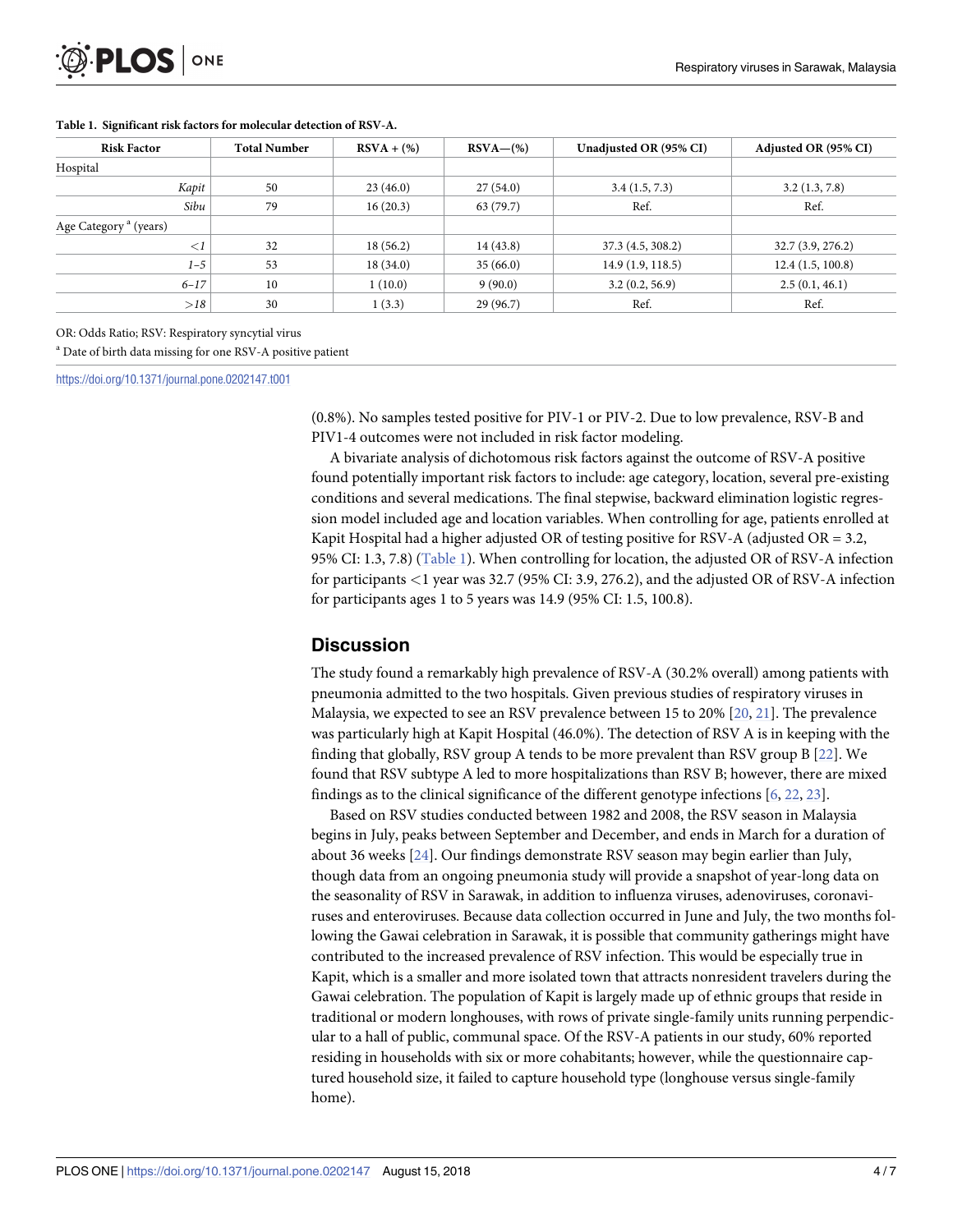<span id="page-4-0"></span>Though ethnicity was not found to be a statistically significant risk factor for RSV-A infection, 26 of the RSV-A positive patients were of Iban ethnicity (66.7%). As of 2010, approximately 28% of the population in Sibu was Iban and 82% of the population in Kapit was Iban; in this study, 58% of patients in Sibu were Iban and 88% of patients in Kapit were Iban. Among those patients hospitalized in Kapit, a remaining 4% were Malay and 8% were indigenous local populations, including the nomadic hunter-gatherer Penan people.

This study was limited in its inference as we used convenience sampling and only sampled during June and July; we cannot exclude the possibility that our patients were the most seriously ill and that the prevalence of RSV and PIV will differ by seasons.

Strengths of the study include the use of singleplex rRT-PCR to sub-type RSV and PIV. While rRT-PCR is highly sensitive, it is possible that some infections could have been missed.

This study provides baseline surveillance data to estimate the prevalence of both RSV and PIV within the Sibu and Kapit pneumonia patient populations, which may help inform medical practitioners as to the etiology of pneumonia in Sarawak and guide future interventions and vaccine or pharmaceutical trials. With new treatments for both viruses on the horizon, continued studies are required to assess RSV and PIV trends in Sarawak.

#### **Supporting information**

**S1 [Table.](http://www.plosone.org/article/fetchSingleRepresentation.action?uri=info:doi/10.1371/journal.pone.0202147.s001) Inclusion and exclusion criteria by age.** Adapted from: Jain, S., et al., Communityacquired pneumonia requiring hospitalization among U.S. adults. *New England Journal of Medicine*, 2015. 373(5): 415–427 and Jain, S., et al., Community-acquired pneumonia requiring hospitalization among U.S. children. *New England Journal of Medicine*, 2015. 372(9): 835– 845.

(DOCX)

**S2 [Table.](http://www.plosone.org/article/fetchSingleRepresentation.action?uri=info:doi/10.1371/journal.pone.0202147.s002) Cycling conditions of RSV and PIV assays.** (DOCX)

**S3 [Table.](http://www.plosone.org/article/fetchSingleRepresentation.action?uri=info:doi/10.1371/journal.pone.0202147.s003) Characteristics of enrolled subjects.** COPD: Chronic obstructive pulmonary disease; § dyslipidemia, gout, obstructive sleep apnea, hyperthyroidism, benign prostatic hyperplasia, reactive airway disease, bronchiolitis obliterans, iron deficiency anemia; ' Penan, Ulu-Sekapan, Kadazan, Bisaya, Bugis, Dayak, Kenya; ‡ colchicine, allopurinol, aspirin, gout medication, multi-vitamin, iron supplement, Nafarin-A; † cats, dogs. (DOCX)

#### **Acknowledgments**

We thank the Director General of Health, Malaysia for his permission to publish this paper. We thank the Medical Officers of Sibu and Kapit Hospitals (namely Chuet-Zou Lau, Nga-Hung Ngu, Khai-Fatt Chao, Sing-Ling Kong, Zhen-Hao Ching, Edmund Kwang-Yuen Wong, Tiana Ti, and Hilary Hon-Yun Kueh) for enrolling patients. This work was sponsored by the US Naval Medical Research Center, Asia via Vysnova Partners Inc., and conducted in partnership with Duke University, the Duke Global Health Institute, Sibu Hospital Clinical Research Center, Kapit Hospital and SEGi University Sibu Clinical Campus.

#### **Author Contributions**

**Conceptualization:** Jane K. Fieldhouse, Teck-Hock Toh, Wei-Honn Lim, Tyler E. Warkentien, Gregory C. Gray.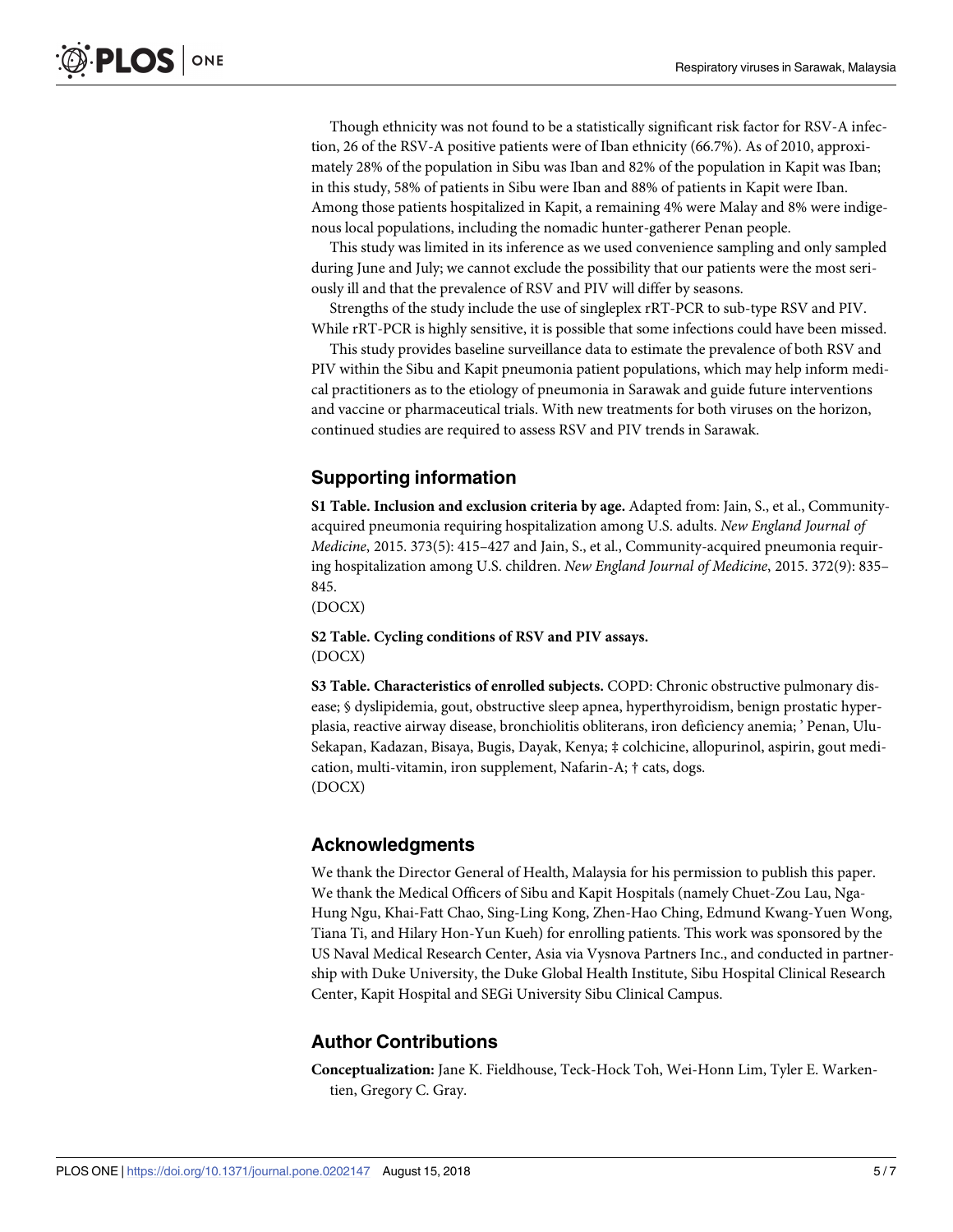<span id="page-5-0"></span>**Data curation:** Jane K. Fieldhouse, Teck-Hock Toh, Wei-Honn Lim, Jakie Ting, Siaw-Jing Ha, King-Ching Hii, Cheng-Ing Kong.

**Formal analysis:** Jane K. Fieldhouse, Jakie Ting, Gregory C. Gray.

- **Funding acquisition:** Teck-Hock Toh, Tyler E. Warkentien, Gregory C. Gray.
- **Investigation:** Jane K. Fieldhouse.
- **Project administration:** Jane K. Fieldhouse, Teck-Hock Toh, Wei-Honn Lim, Tyler E. Warkentien, Gregory C. Gray.
- **Supervision:** Teck-Hock Toh, Wei-Honn Lim, King-Ching Hii, Toh-Mee Wong, See-Chang Wong, Gregory C. Gray.
- **Writing – original draft:** Jane K. Fieldhouse.
- **Writing – review & editing:** Jane K. Fieldhouse, Teck-Hock Toh, Wei-Honn Lim, Jakie Ting, Siaw-Jing Ha, King-Ching Hii, Cheng-Ing Kong, Toh-Mee Wong, See-Chang Wong, Tyler E. Warkentien, Gregory C. Gray.

#### **References**

- **[1](#page-1-0).** Wang H, Naghavi M, Allen C, Barber RM, Bhutta ZA, Carter A, et al. Global, regional, and national life expectancy, all-cause mortality, and cause-specific mortality for 249 causes of death, 1980–2015: a systematic analysis for the Global Burden of Disease Study 2015. The Lancet. 388(10053):1459–544.
- **[2](#page-1-0).** Tang JW, Lam TT, Zaraket H, Lipkin WI, Drews SJ, Hatchette TF, et al. Global epidemiology of noninfluenza RNA respiratory viruses: data gaps and a growing need for surveillance. The Lancet Infectious Diseases. 2017; 17(10):e320–e6. [https://doi.org/10.1016/S1473-3099\(17\)30238-4](https://doi.org/10.1016/S1473-3099(17)30238-4) PMID: [28457597](http://www.ncbi.nlm.nih.gov/pubmed/28457597)
- **[3](#page-1-0).** Kim L, Rha B, Abramson JS, Anderson LJ, Byington CL, Chen GL, et al. Identifying Gaps in Respiratory Syncytial Virus Disease Epidemiology in the United States Prior to the Introduction of Vaccines. Clinical Infectious Diseases. 2017; 65(6):1020–5. <https://doi.org/10.1093/cid/cix432> PMID: [28903503](http://www.ncbi.nlm.nih.gov/pubmed/28903503)
- **[4](#page-1-0).** Borchers AT, Chang C, Gershwin ME, Gershwin LJ. Respiratory syncytial virus—a comprehensive review. Clinical Reviews in Allergy & Immunology. 2013; 45:331+.
- **[5](#page-1-0).** Estimates of the global, regional, and national morbidity, mortality, and aetiologies of lower respiratory tract infections in 195 countries: a systematic analysis for the Global Burden of Disease Study 2015. The Lancet Infectious Diseases. 2017; 17(11):1133–61. [https://doi.org/10.1016/S1473-3099\(17\)](https://doi.org/10.1016/S1473-3099(17)30396-1) [30396-1](https://doi.org/10.1016/S1473-3099(17)30396-1) PMID: [28843578](http://www.ncbi.nlm.nih.gov/pubmed/28843578)
- **[6](#page-1-0).** Shi T, McAllister DA, O'Brien KL, Simoes EAF, Madhi SA, Gessner BD, et al. Global, regional, and national disease burden estimates of acute lower respiratory infections due to respiratory syncytial virus in young children in 2015: a systematic review and modelling study. Lancet (London, England). 2017; 390(10098):946–58.
- **[7](#page-1-0).** Falsey AR, Hennessey PA, Formica MA, Cox C, Walsh EE. Respiratory syncytial virus infection in elderly and high-risk adults. N Engl J Med. 2005; 352(17):1749–59. [https://doi.org/10.1056/](https://doi.org/10.1056/NEJMoa043951) [NEJMoa043951](https://doi.org/10.1056/NEJMoa043951) PMID: [15858184](http://www.ncbi.nlm.nih.gov/pubmed/15858184)
- **[8](#page-1-0).** Mazur NI, Martinón-Torres F, Baraldi E, Fauroux B, Greenough A, Heikkinen T, et al. Lower respiratory tract infection caused by respiratory syncytial virus: current management and new therapeutics. The Lancet Respiratory Medicine. 2015; 3(11):888–900. [https://doi.org/10.1016/S2213-2600\(15\)00255-6](https://doi.org/10.1016/S2213-2600(15)00255-6) PMID: [26411809](http://www.ncbi.nlm.nih.gov/pubmed/26411809)
- **9.** Langley JM, Aggarwal N, Toma A, Halperin SA, McNeil SA, Fissette L, et al. A randomized, controlled, observer-blind Phase I study of the safety and immunogenicity of a Respiratory Syncytial Virus vaccine with or without alum adjuvant. J Infect Dis. 2016.
- **[10](#page-1-0).** Azizi Jalilian F, Yusoff K, Suhaimi S, Amini R, Sekawi Z, Jahanshiri F. Development of two salmonellabased oral vaccines against human respiratory syncytial virus. J Biol Regul Homeost Agents. 2015; 29 (1):7–18. PMID: [25864737](http://www.ncbi.nlm.nih.gov/pubmed/25864737)
- **[11](#page-1-0).** Updated Guidance for Palivizumab Prophylaxis Among Infants and Young Children at Increased Risk of Hospitalization for Respiratory Syncytial Virus Infection. Pediatrics. 2014; 134(2):415–20. [https://doi.](https://doi.org/10.1542/peds.2014-1665) [org/10.1542/peds.2014-1665](https://doi.org/10.1542/peds.2014-1665) PMID: [25070315](http://www.ncbi.nlm.nih.gov/pubmed/25070315)
- **[12](#page-1-0).** Walker CLF, Rudan I, Liu L, Nair H, Theodoratou E, Bhutta ZA, et al. Global burden of childhood pneumonia and diarrhoea. The Lancet. 381(9875):1405–16.